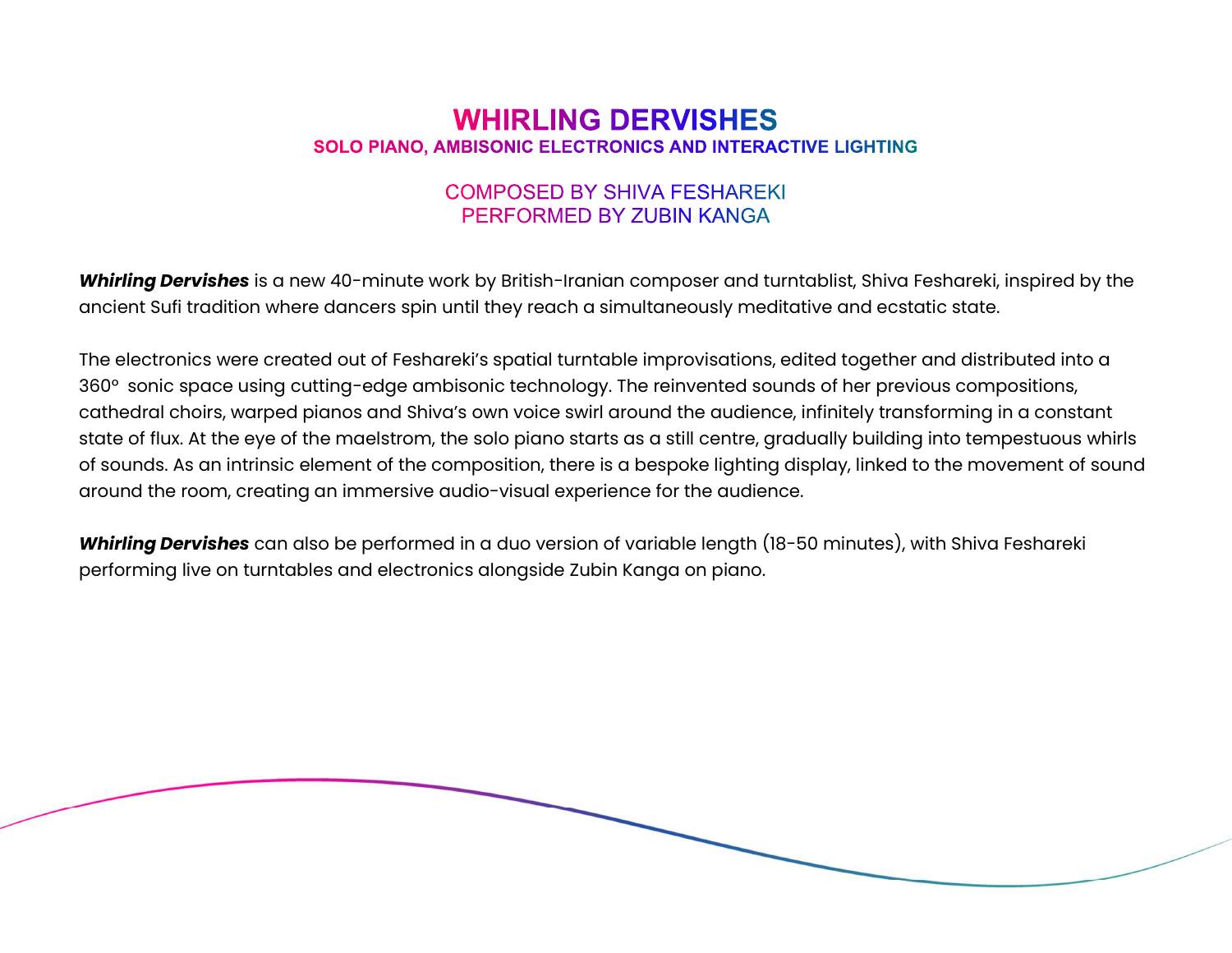







SHIVA FESHAREKI AND ZUBIN KANGA IN PERFORMANCE